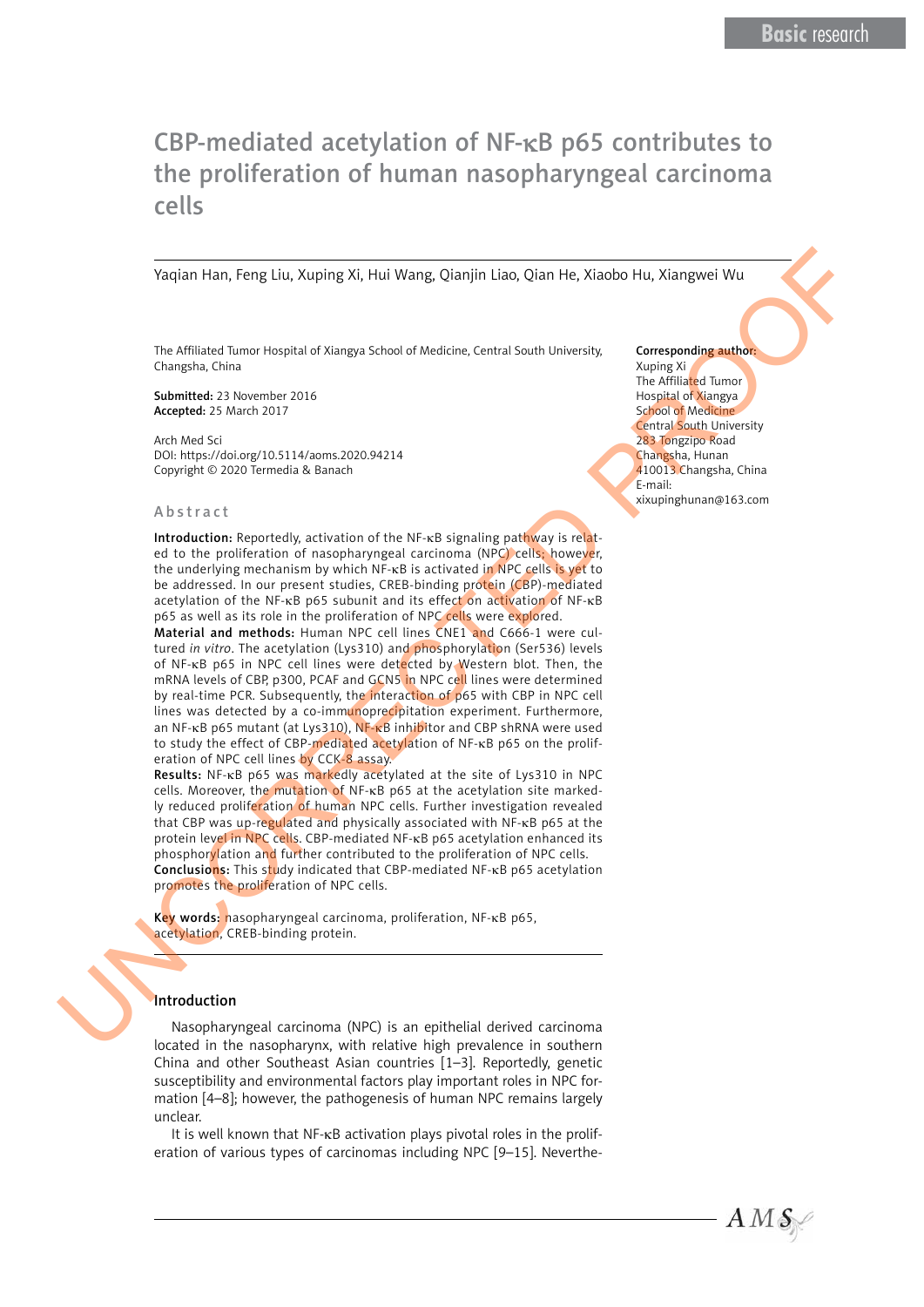less, to date, limited reports have presented the activation mechanism of canonical NF-κB in NPC cells. As a posttranslational modification, protein acetylation exhibits effects on various cellular biological events such as apoptosis and proliferation [16–21]. Multiple studies have revealed that the acetylation modification of NF-κB p65 subunit regulates its transcriptional activity [22–25]. Notably, NF-κB p65 acetylation is able to promote its phosphorylation and enhance the proliferation of some types of carcinoma cells such as gastric cancer, breast cancer and lung cancer [26–28]; however, the acetylation of NF-κB p65 and its roles in NPC are still unknown.

CREB-binding protein (CBP) is not only a transcriptional co-activator but also a common acetyltransferase. Reportedly, CBP not only acetylates histones but also acetylates non-histone proteins [29, 30], and thus plays important regulatory roles in embryonic development and cell apoptosis, proliferation and differentiation [31–34]. Although CBP expression is reportedly involved in the development of lung cancer and liver cancer [31, 35], and CBP is able to promote the acetylation of NF-κB p65 [36], the expression of CBP and its regulatory effect on NF-κB p65 acetylation in NPC cells remain largely unclear.

In our current study, the acetylation of NF-κB p65 and its role in cell proliferation were determined in human NPC cells. Subsequently, the role of CBP in NF-κB p65 acetylation as well as the effect of CBP-mediated NF-κB p65 acetylation on cellular proliferation was explored in human NPC cells.

## Material and methods

# Reagents

Rabbit monoclonal antibodies against human total p65, phosphorylated-p65 (p-p65) and acetyl-p65 (Lys310) as well as monoclonal mouse antibody against human β-actin were from Cell Signaling Technology (Danvers, MA, USA). Mouse monoclonal antibodies against human p300, CBP and His-tag were purchased from Santa Cruz Biotechnology (Dallas, TX, USA). For western blot analysis, horseradish peroxidase (HRP)-conjugated anti-mouse IgG antibody and anti-rabbit IgG antibody as well as chemiluminescence ECL (20X LumiGLO Reagent and 20X Peroxide) were from Cell Signaling Technology. Co-immunoprecipitation (co-IP) assay buffer and protein G-Sepharose beads were purchased from Thermo Fisher Scientific (Waltham, MA, USA). A BCA protein assay kit was from Beyotime Biotechnology (Nantong, China). TRIzol reagent was obtained from Invitrogen (Thermo Fisher Scientific). A RevertAid First Strand cDNA Synthesis Kit and TaqMan Fast Advanced Master Mix were supplied by Fermentas (Pittssometimes in a material and the proposition of the state of the state of the state of the state of the state of the state of the state of the state of the state of the state of the state of the state of the state of the s

burgh, PA, USA) and Applied Biosystems (Thermo Fisher Scientific) respectively. A QuickChange II Site-Directed Mutagenesis Kit was purchased from Agilent Technologies-Stratagene (Santa Clara, CA, USA). Pyrrolidine dithiocarbamate (PDTC) was purchased from Abcam (Cambridge, UK). Cell counting kit-8 (CCK-8) reagent was purchased from Dojindo Laboratories (Kumamoto, Japan). Cell culture medium of RPMI-1640 and fetal bovine serum (FBS) were from Gibco (Thermo Fisher Scientific).

## Cell culture

CNE1 and C666-1 as two human NPC cell lines, and the normal human nasopharyngeal epithelial cell line (NP69) were purchased from the American Type Culture Collection (ATCC, Manassas, USA). These cell lines were cultured in RPMI-1640 medium supplemented with 10% FBS, 50 U/ml penicillin and 100 μg/ml streptomycin at 37°C in a 5% CO<sub>2</sub> incubator.

# Construction of NF-κB p65 overexpression plasmids

The overexpression plasmid of wild type (WT) NF-κB p65 (pcDNA3.1/p65WT) was constructed by inserting the CDS of human p65 (GenBank: L19067.1) into the pcDNA3.1 vector. Additionally. the overexpression plasmid of mutant NF-κB p65 at the site of 310 (Lys→Arg), namely pcDNA3.1/ p65<sup>K310R</sup>, was generated with the QuickChange II Site-Directed Mutagenesis Kit according to the manufacturer's instructions. In order to perform immunoprecipitation to purify overexpressed p65 protein from NPC cells, His-tag was added to the p65 CDS to construct pcDNA3.1/His-p65<sup>WT</sup> and pcDNA3.1/His-p65K310R.

## Construction of shRNA expression plasmids

The different shRNA sequences against human CBP mRNA (GenBank: U85962.3) were designed and constructed into the shRNA plasmid of pGCsi-U6/neo/GFP by Genkan (Shanghai, China). After identification, the most effective CBP shRNA expression plasmid (named shCBP) and a negative control shRNA expression plasmid (named shNC) were chosen for CBP knockdown experiments. The same method was used to construct and obtain an effective p300 shRNA expression plasmid (shp300, GenBank: NM\_001429.3).

## Cellular transfection

NPC cell lines were transfected with plasmids by Lipofectamine 2000 according to the manufacturer's instructions. Briefly, 3 µg of plasmids were mixed with 250 µl of serum-free medium, and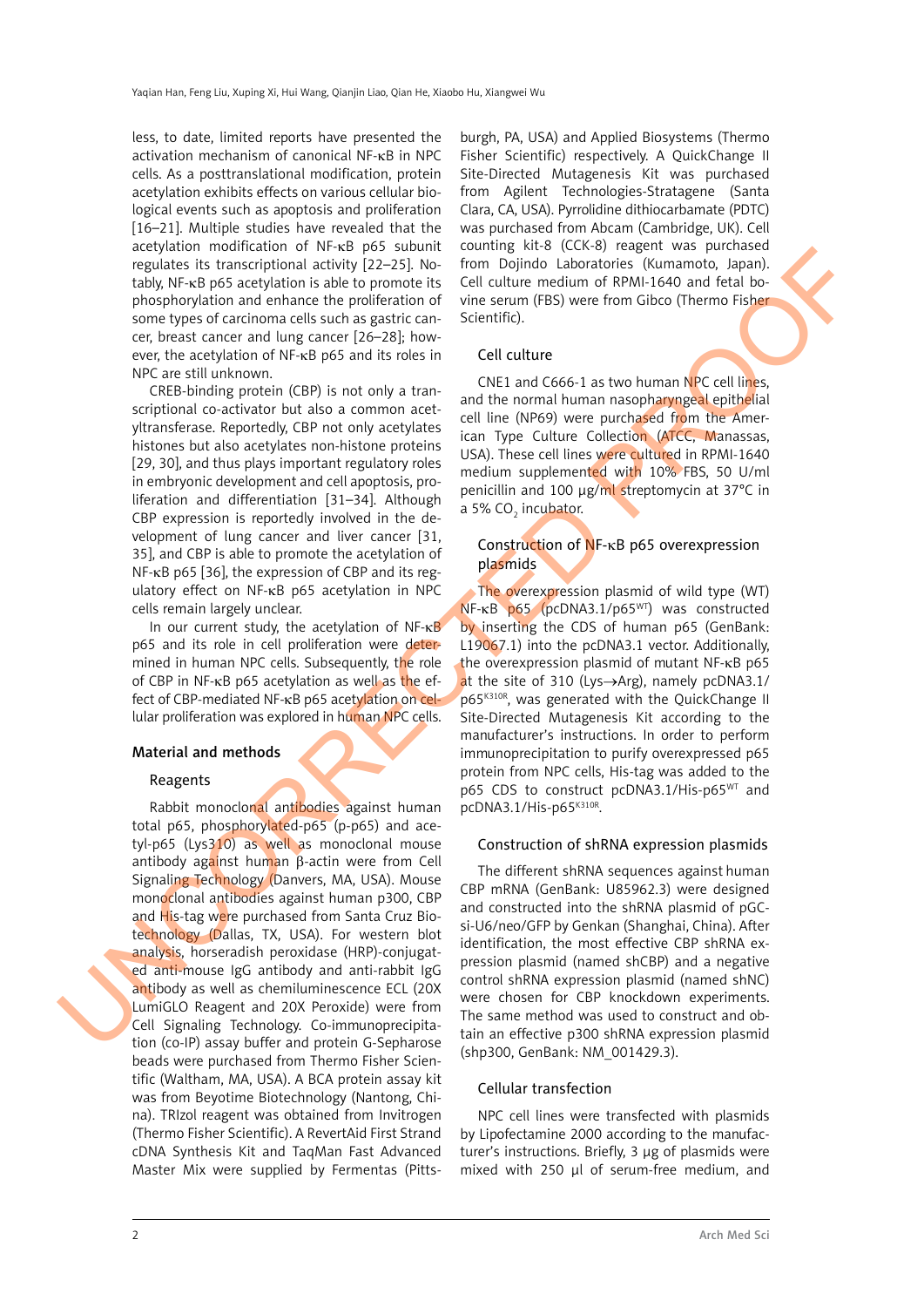then 9  $\mu$  of Lipofectamine 2000 mixed with 250  $\mu$ of serum-free medium was added into the first 250 µl and incubated for 20 min at room temperature. Next, the 500 µl mixture of plasmids and Lipofectamine 2000 was added to each well of a six-well plate and incubated for 6 hours at  $37^{\circ}$ C in a 5% CO. incubator. Finally, the medium was replaced with serum containing medium 6 h later and incubated continually at 37°C in a 5% CO<sub>2</sub> incubator.

#### Co-immunoprecipitation experiment

The co-immunoprecipitation experiment was done according to the published procedure [20].

#### RNA extraction and real-time PCR

Total RNA in cells was isolated using Trizol reagent and used to synthesize cDNA with the RevertAid First Strand cDNA Synthesis Kit. Real-time PCR was then performed with the TaqMan Fast Advanced Master Mix on a 7500 Real-time PCR system (ABI, Foster, CA, USA) to determine the mRNA levels of target genes. At the same time, the β-actin gene was used as an internal control. PCR conditions were as follows: 50°C, 2 min; 95°C, 20 s and 40 cycles of 95°C, 3 s and 60°C, 30 s. The relative levels of gene expression were obtained with the formula:  $2^{-\Delta\Delta CI}$  [37, 38].

#### Western blot analysis

Cellular lysate of each sample was centrifuged at 15,000 g for 10 min at 4°C to remove all insoluble materials. 40 μg of protein from each sample was subjected to 4–20% ExpressPlus PAGE Gel (Genscript, Nanjing, China) for electrophoresis, and then the protein was transferred onto PVDF membranes with the Mini-Protean System (Bio-Rad, Hercules, CA, USA). After blocking with 5% skim milk in TBST at room temperature (RT) for 1 h, the membranes were incubated with the different antibodies at 4°C overnight, and then incubated with HRP-conjugated anti-rabbit IgG or anti-mouse IgG at RT for 1 h. Finally, the bands on the membranes were visualized with electrochemiluminescence (ECL) after washing.

#### CCK-8 assay

Cells were seeded into 96-well cell culture plates at a density of  $1 \times 10^4$  per well. After different treatments, cells were cultured for 45 h and then incubated with CCK-8 for the final 3 h. The OD value was detected at the absorbance of 450 nm [39, 40].

#### Statistical analysis

The statistical significance of differences between groups was evaluated by SPSS 19.0 software using one-way ANOVA with simultaneous multiple comparison with the Bonferroni method or unpaired *t* test. A *p*-value less than 0.05 was considered to be statistically significant.

## Results

## Acetylation of NF-κB p65 contributes to the proliferation of NPC cells

We observed that both NPC cell lines CNE1 and C666-1 exhibited markedly enhanced acetylation (Lys310) and phosphorylation (Ser $536$ ) of NF-κB p65 compared with the control NP69 cell line (Figures 1 A, B). In order to clarify the role of NF-κB p65 acetylation in the proliferation of human NPC cells, we constructed the NF-κB p65 expression plasmid with mutation of the acetylation site (Lys310). A further functional experiment demonstrated that over-expression of mutant NF-κB p65 reduced proliferation of human NPC cells compared to over-expression of wild type NF-κB p65 (Figures 1 C, D). Meanwhile, over-expression of mutant NF-κB p65 markedly reduced the phosphorylation of p65 (Figures 1 E, F). Taken together, these data indicate that the acetylation of NF-κB p65 might contribute to the proliferation of NPC cells through regulating p65 phosphorylation. some controlling method of the same than the same of the same of the same of the same of the same of the same of the same of the same of the same of the same of the same of the same of the same of the same of the same of

## Interaction of CBP with NF-κB p65 is increased in NPC cells

Since, we found that the acetylation of NF-κB p65 was involved in the proliferation of NPC cells, in order to explore the potential mechanism of the formation of NF-κB p65 acetylation within NPC cells, the mRNA expression of four common acetyl transferases (CBP, p300, PCAF and GCN5) was detected in CNE1, C666-1 and NP69 cell lines. We observed that the mRNA expression levels of p300 and CBP genes were markedly increased in both CNE1 and C666-1 cell lines compared with the NP69 cell line (Figure 2 A). Notably, a further experiment showed that the interaction of p65 with CBP but not p300 at the protein level was markedly enhanced in both CNE1 and C666-1 cell lines relative to the NP69 cell line (Figure 2 B), suggesting that the up-regulation of CBP might promote the acetylation of NF-κB p65 in human NPC cells.

## CBP expression is required for NF-κB p65 acetylation in NPC cells

To further determine the regulatory roles of CBP in NF-κB p65 acetylation and phosphorylation, a CBP knockdown experiment was performed in both CNE1 and C666-1 cell lines. The results showed that CBP knockdown with shCBP not only suppressed the acetylation of NF-κB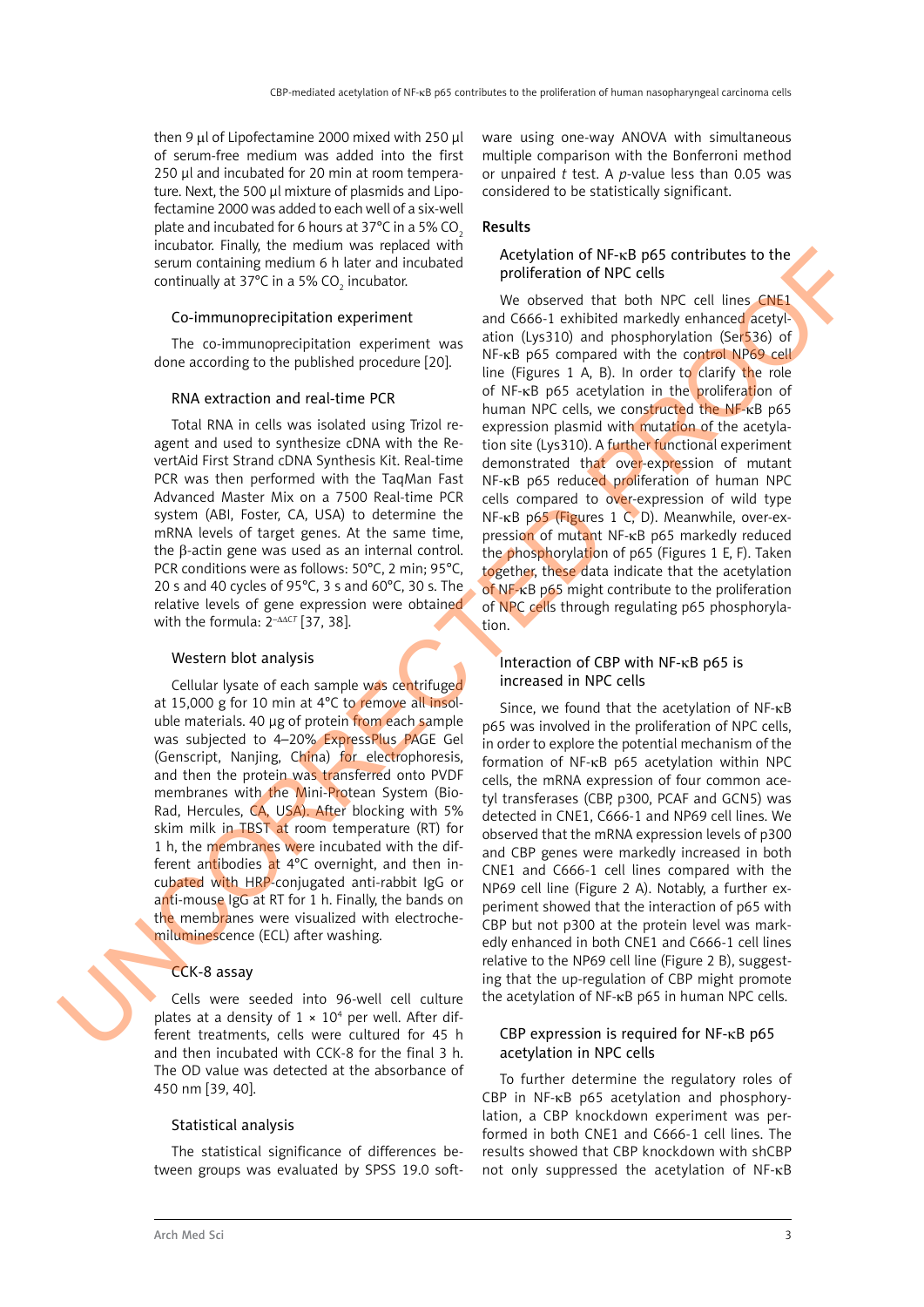Yaqian Han, Feng Liu, Xuping Xi, Hui Wang, Qianjin Liao, Qian He, Xiaobo Hu, Xiangwei Wu



Figure 1. NF-KB p65 phosphorylation and acetylation in NPC cells. A, B - The phosphorylation and acetylation levels of NF-κB p65 in CNE1, C666-1 and NP69 cell lines were detected by Western blot analysis. \*\**P* < 0.01 vs. NP69 group. C, D – The expression plasmids of WT p65 and mutant p65 (namely pcDNA3.1/p65<sup>WT</sup> and pcDNA3.1/p65<sup>K310R</sup>) were respectively transfected into both CNE1 (C) and C666-1 (D) cell lines, and then the proliferation of cells was examined by CCK-8 assay. \*\**P* < 0.01 vs. pcDNA3.1/p65WT group. E, F – The plasmids of pcDNA3.1/His-p65WT and pcDNA3.1/His-p65K310R were respectively transfected into both CNE1 (E) and C666-1 (F) cell lines, and then immunoprecipitation was done with anti-His-tag antibody. Finally, the phosphorylation of p65 was detected by Western blot in immunoprecipitated protein. \*\**P* < 0.01 vs. pcDNA3.1/His-p65WT group. The data are from one experiment, representative of three independent experiments. Results were represented as means  $\pm$  SD ( $n = 3$  in each group)

p65, but also reduced the phosphorylation of NFκB p65 in CNE1 (Figures 3 A, B) and C666-1 (Figures 3 C, D) cell lines. Notably, although we could not observe the binding of p300 to p65 (Figure 2 B), we still performed p300 knockdown experiments to check the possible effect of p300 upregulation on p65 acetylation (Figure 4). The

results showed that p300 knockdown had no significant effect on p65 acetylation in both NPC cell lines, indicating that p300 could not regulate p65 acetylation in NPC cells. Together, these data indicate that CBP expression is needed for the acetylation and further phosphorylation of NFκB p65 in NPC cells.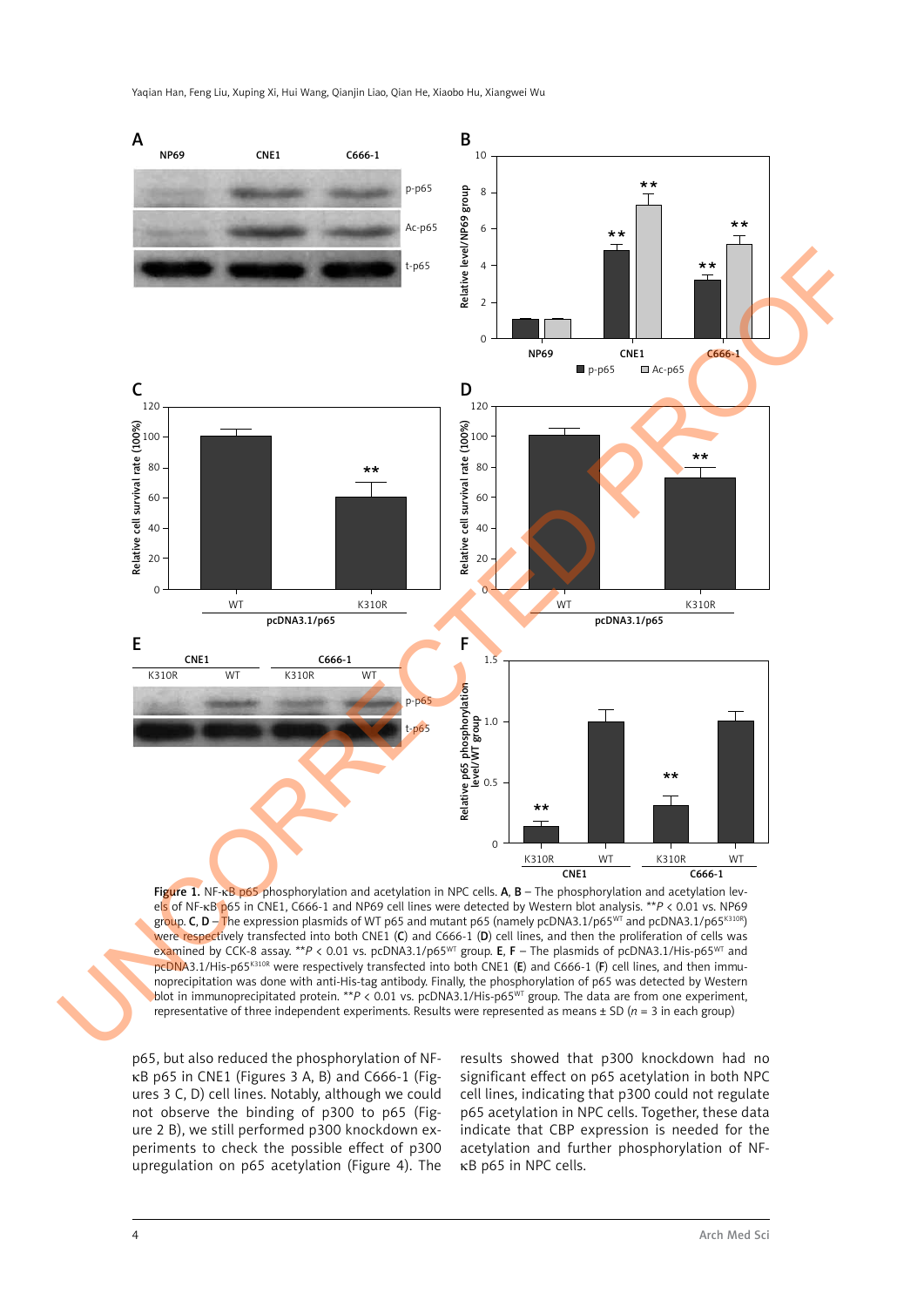

Figure 2. Binding of NF-κB p65 to p300 in NPC cells. A – mRNA expression levels of CBP, p300, PCAF and GCN5 in CNE1, C666-1 and NP69 cell lines were detected by real-time PCR. \*\**P* < 0.01 vs. NP69 group. B – Interaction of p65 with CBP or p300 at the protein level in both CNE1 and C666-1 cell lines was determined by co-IP experiment. The data are from one experiment, representative of three independent experiments. Results were represented as means  $\pm$  SD ( $n = 3$  in each group)



Figure 3. The roles of CBP in NF-kB p65 acetylation and phosphorylation in NPC cells. The NPC cell lines CNE1 (A, B) and C666-1 (C, D) were transfected with shRNA expression plasmids (shCBP or shNC) for 48 h, and the acetylation and phosphorylation levels of NF-κB p65 were detected by Western blot assay. \*\**P* < 0.01 vs. shNC group. The data are from one experiment, representative of three independent experiments. Results were represented as means  $\pm$  SD ( $n = 3$  in each group)

## CBP-mediated NF-κB p65 acetylation promotes NPC cell proliferation

Since we found CBP was required for NF-κB p65 acetylation in NPC cells (Figure 3), we further studied the proliferative roles of CBP-mediated NF-κB p65 acetylation in NPC cells. Expectedly, we observed that either shCBP or NF-κB inhibitor could markedly inhibit cellular proliferation of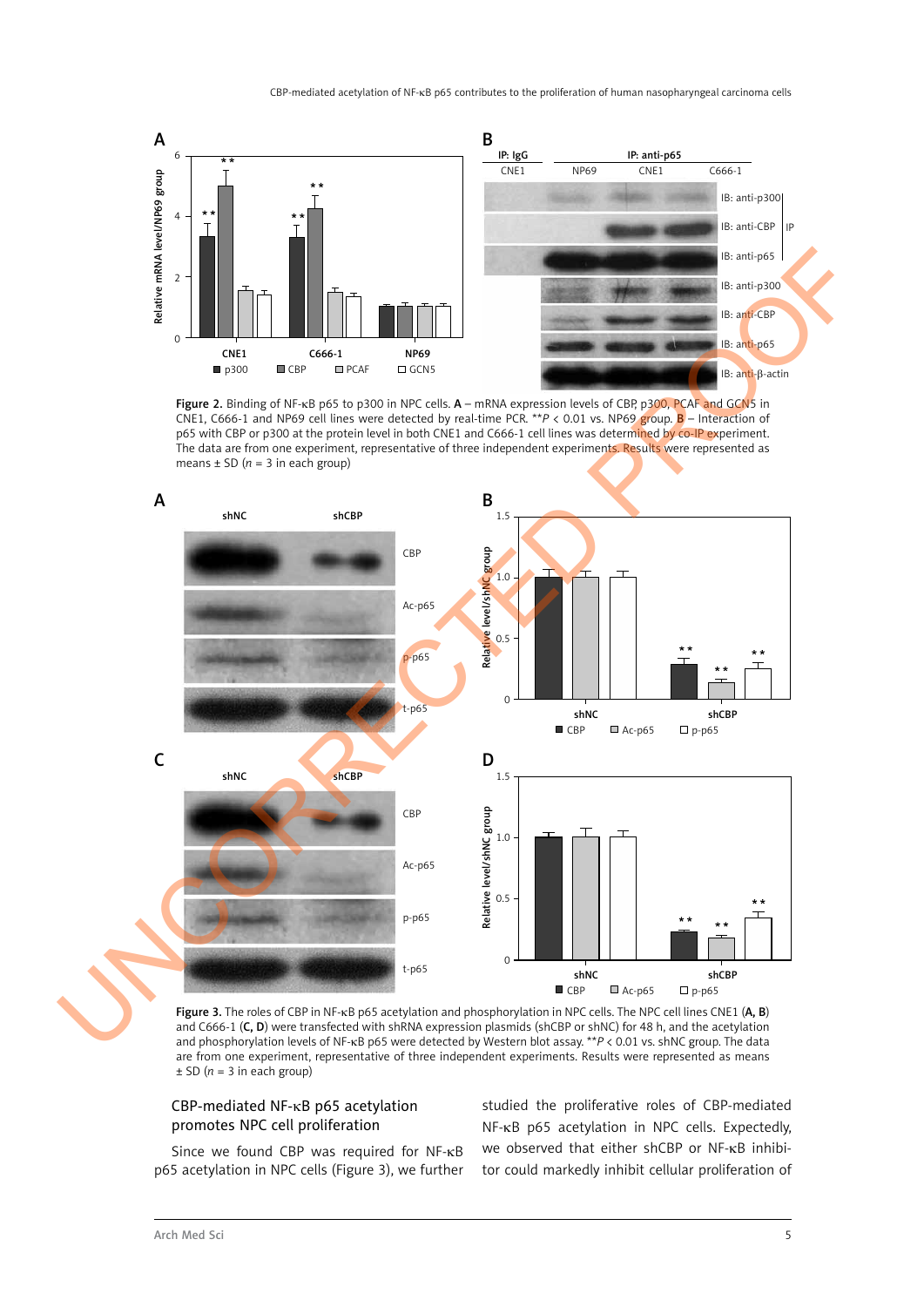

Figure 4. The effect of p300 on NF-κB p65 acetylation in NPC cells. The NPC cell lines CNE1 (A, B) and C666-1 (C, D) were transfected with shRNA expression plasmids (shp300 or shNC) for 48 h, and then the acetylation level of NF-κB p65 was detected by Western blot assay. The data are from one experiment, representative of three independent experiments. Results were represented as means  $\pm$  SD ( $n = 3$  in each group)

CNE1 and C666-1 cell lines (Figures 5 A, B). Additionally, to confirm the regulatory relationship between CBP and NF-κB p65, NF-κB p65 was overexpressed when CBP was silenced in both CNE1 and C666-1 cell lines. The results showed that the overexpression of NF-κB p65 markedly increased NPC cell proliferation, but CBP knockdown in NPC cells obviously inhibited the proliferative effect of NF-κB p65 overexpression (Figures 5 C, D). Together, these data indicate that CBP-mediated NF-κB p65 acetylation contributes to NPC cell proliferation.

## Discussion

NPC is a malignant head and neck tumor occurring worldwide and especially common in Southeast Asia and China [41–43]. Notably, the molecular pathogenesis of NPC remains elusive. Increasing evidence has shown that the proliferation of cancer cells is regulated by a signaling pathway network [44–47]. Among these signaling pathways, the activation of NF-κB, especially the p65 subunit, is involved in the proliferation of NPC

cells [48–50]; however, the molecular mechanism of the regulation of NF-κB p65 subunit activation remains largely unclear. In our current study, the phosphorylation and acetylation levels of NF-κB p65 were evaluated in human NPC cells. We observed that the phosphorylation and acetylation levels of NF-κB p65 were enhanced simultaneously in human NPC cells, indicating that acetylation might promote phosphorylation of NF-κB p65. In order to clarify the role of NF-κB p65 acetylation in the proliferation of human NPC cells, we constructed the NF-κB p65 expression plasmid with an acetylation site mutation. A further over-expression experiment demonstrated that the mutated NF-κB p65 reduced the proliferation of human NPC cells compared to wild type NF-κB p65.

Since NF-κB p65 acetylation was markedly enhanced and involved in the proliferation of NPC cells, we further explored the upstream regulation of NF-κB p65 acetylation. Reportedly, CBP, p300, PCAF and GCN5 have acetyl transferase activity and are involved in the regulation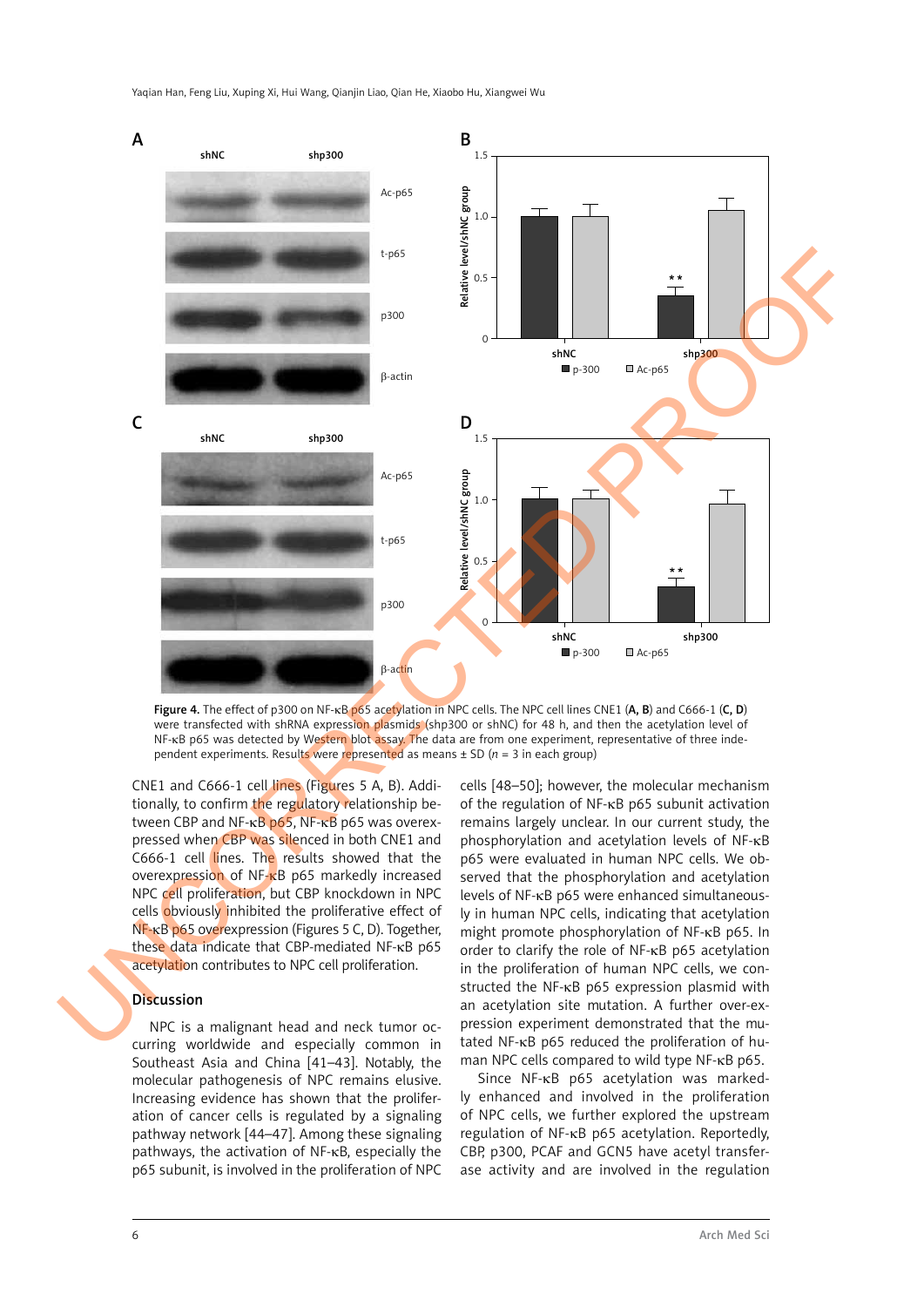

Figure 5. The roles of CBP-mediated NF-<sub>K</sub>B activation in proliferation of NPC cells. A, B – The NPC cell lines CNE1 (A) and C666-1 (B) were transfected with shRNA expression plasmids (shCBP or shNC), with or without NF-κB inhibitor PDTC treatment or DMSO as an inhibitor control for 48 h. Finally, cell proliferation was detected by CCK-8 assay. \*\**P* < 0.01 vs. shNC group;  $^{**}p$  < 0.01 vs. shNC + DMSO group. C, D – The NPC cell lines CNE1 (C) and C666-1 (D) were transfected with a shRNA expression plasmid (shCBP or shNC) together with the pcDNA3.1/p65<sup>WT</sup> or pcD-NA3.1 vector for 48 h, then cell proliferation was detected by CCK-8 assay. \**P* < 0.05, \*\**p* < 0.01 vs. shNC + pcD-NA3.1/p65<sup>WT</sup> group. The data are from one experiment, representative of three independent experiments. Results were represented as means  $\pm$  SD ( $n = 3$  in each group)

of transcription factors and signaling molecules [30, 51-54]. Therefore, the expression levels of CBP, p300, PCAF and GCN5 were further examined in human NPC cells, and we found that the expression levels of p300 and CBP but not PCAF and GCN5 were markedly enhanced in human NPC cells. A further experiment demonstrated that the physical interaction of NF-κB p65 with CBP at the protein level was enhanced in human NPC cells. Notably, although relatively weak binding of NF-κB p65 to p300 could also be detected, there was no significant increase of their binding in NPC cells. So, we focused on studying the roles of CBP, and found that CBP silencing could not only suppress the acetylation and phosphorylation of NF-κB p65 but also reduce the cellular proliferation of human NPC cells. These data indicate that CBP-mediated NF-κB p65 acetylation is essential for its phosphorylation and cellular proliferation in human NPC cells.

It is worth mentioning that Cai *et al.* reported that PCAF-dependent STAT3 acetylation promotes the proliferation of human NPC cells [55]. In their study, PCAF expression was up-regulated in human NPC cells in response to C5a stimulation. In contrast, we detected the expression of p300, CBP, PCAF and GCN5 in human NPC cells without C5a stimulation. That can explain why PCAF expression was not increased in human NPC cells in our present study. Additionally, Liao *et al.* reported that high expression of p300 is linked to aggressive features and poor prognosis of NPC [56]. In our current study, we observed higher expression of p300 in NPC cells than that in normal human nasopharyngeal epithelial cells; however, p300 knockdown had no significant effect on p65 acetylation, indicating that p300 could not regulate p65 acetylation in NPC cells. In addition, various types of posttranslational modification lead to extremely flexible regulation of protein function. Since NF-κB activation can be regulated by phosphorylation, ubiquitination, acetylation and methylation [57–59], further research needs to be performed to explore the potential interaction of these different types of posttranslational modification in human NPC cells.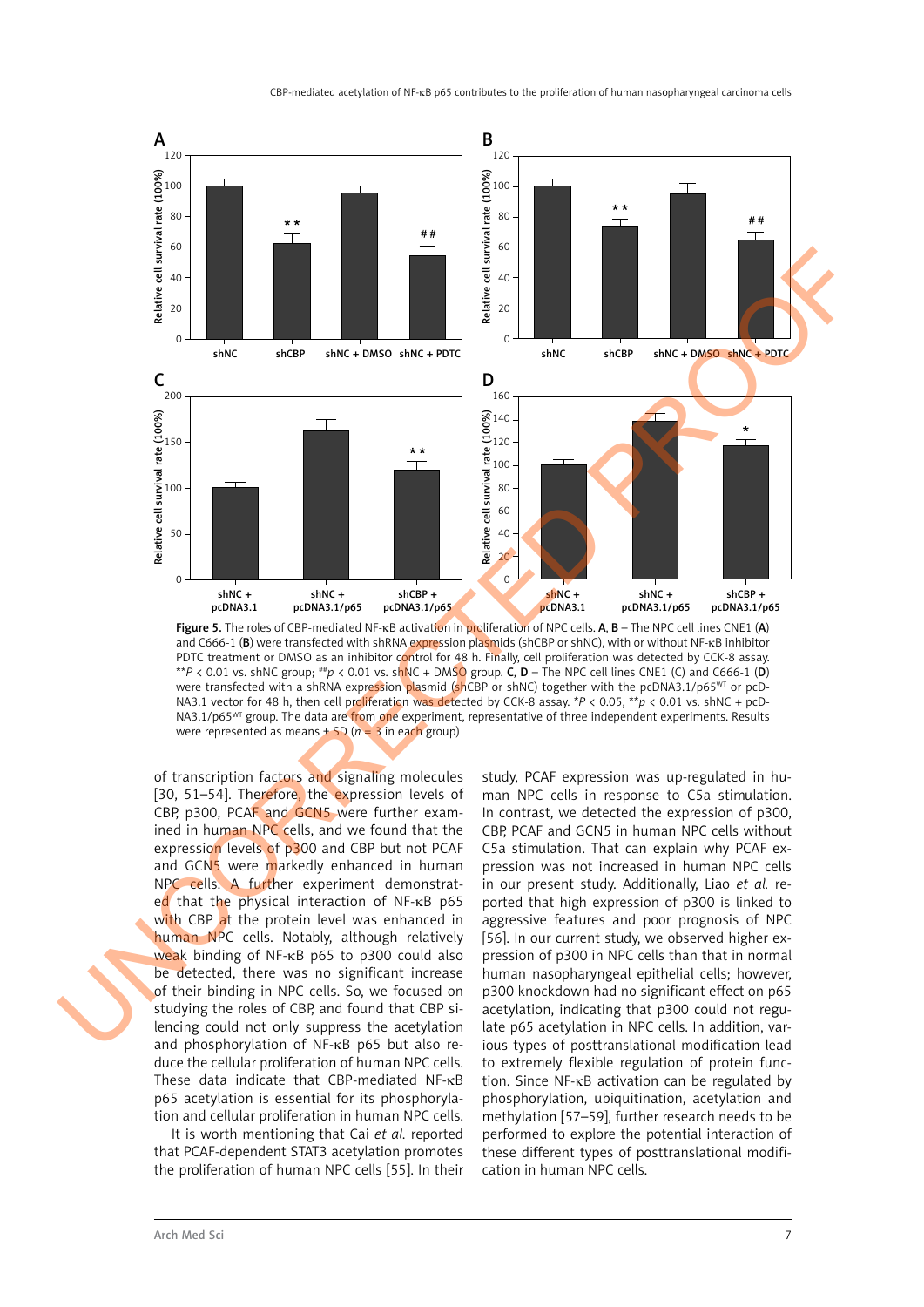#### Acknowledgments

We are grateful for support from the National Key Clinical Specialty for Oncology (National Health and Family Planning Commission of the PRC 2013/544), the Key Laboratory of Translational Radiation Oncology of Hunan Province (2015TP1009) and the Foundation of Health and Family Planning Commission of Hunan Province (B2016056).

#### Conflict of interest

The authors declare no conflict of interest.

### References

- 1. Zhang Y, Liu X, Zhang Y, et al. Prognostic value of the primary lesion apparent diffusion coefficient (ADC) in nasopharyngeal carcinoma: a retrospective study of 541 cases. Sci Rep 2015; 5: 12242.
- 2. Hong JS, Tian J, Han QF, et al. Quality of life of nasopharyngeal cancer survivors in China. Curr Oncol 2015; 22: e142-7.
- 3. Guo R, Tang LL, Mao YP, et al. Clinical outcomes of volume-modulated Arc therapy in 205 patients with nasopharyngeal carcinoma: an analysis of survival and treatment toxicities. PloS One 2015; 10: e0129679.
- 4. Qi X, Li J, Zhou C, et al. MiR-142-3p suppresses SOCS6 expression and promotes cell proliferation in nasopharyngeal carcinoma. Cell Physiol Biochem 2015; 36: 1743-52.
- 5. Liu Z, Wu K, Yang Z, et al. High-mobility group A2 overexpression is an unfavorable prognostic biomarker for nasopharyngeal carcinoma patients. Mol Cell Biochem 2015; 409: 155-62.
- 6. Yan T, Lin Z, Jiang J, et al. MMP14 regulates cell migration and invasion through epithelial-mesenchymal transition in nasopharyngeal carcinoma. Am J Transl Res 2015; 7: 950-8.
- 7. Sun R, Wang X, Li X. Correlation analysis of nasopharyngeal carcinoma TNM staging with serum EA IgA and VCA IgA in EBV and VEGF-C and -D. Med Sci Monit 2015; 21: 2105-9.
- 8. Li S, Wang L, He X, et al. Identification and analysis of the promoter region of the STGC3 gene. Arch Med Sci 2015; 11: 1095-100.
- 9. Huang W, Liu J, Feng X, et al. DLC-1 induces mitochondrial apoptosis and epithelial mesenchymal transition arrest in nasopharyngeal carcinoma by targeting EGFR/ Akt/NF-kappaB pathway. Med Oncol 2015; 32: 115.
- 10. Kan R, Shuen WH, Lung HL, et al. NF-kappaB p65 subunit is modulated by latent transforming growth factor-beta binding protein 2 (LTBP2) in nasopharyngeal carcinoma HONE1 and HK1 Cells. PloS One 2015; 10: e0127239.
- 11. Peng T, Hu M, Wu TT, et al. Andrographolide suppresses proliferation of nasopharyngeal carcinoma cells via attenuating NF-kappaB pathway. BioMed Res Int 2015; 2015: 735056.
- 12. Garg R, Blando J, Perez CJ, et al. Activation of nuclear factor kappaB (NF-kappaB) in prostate cancer is mediated by protein kinase C epsilon (PKCepsilon). J Biol Chem 2012; 287: 37570-82.
- 13. Jeon YJ, Middleton J, Kim T, et al. A set of NF-kappaB-regulated microRNAs induces acquired TRAIL resistance in Lung cancer. Proc Natl Acad Sci USA 2015; 112: E3355-64.
- 14. Huang CK, Yang CY, Jeng YM, et al. Autocrine/paracrine mechanism of interleukin-17B receptor promotes breast tumorigenesis through NF-kappaB-mediated antiapoptotic pathway. Oncogene 2014; 33: 2968-77.
- 15. Zhu DD, Zhang J, Deng W, et al. Significance of NF-kappaB activation in immortalization of nasopharyngeal epithelial cells. Int J Cancer 2016; 138: 1175-85.
- 16. Proietti S, Cucina A, Dobrowolny G, et al. Melatonin down-regulates MDM2 gene expression and enhances p53 acetylation in MCF-7 cells. J Pineal Res 2014; 57: 120-9.
- 17. Szyk A, Deaconescu AM, Spector J, et al. Molecular basis for age-dependent microtubule acetylation by tubulin acetyltransferase. Cell 2014; 157: 1405-15.
- 18. Qin R, Li K, Qi X, et al. beta-Arrestin1 promotes the progression of chronic myeloid leukaemia by regulating BCR/ABL H4 acetylation. Br J Cancer 2014; 111: 568-76.
- 19. Li X, Zhang B, Wu Q, et al. Interruption of KLF5 acetylation converts its function from tumor suppressor to tumor promoter in prostate cancer cells. Int J Cancer 2015; 136: 536-46.
- 20. Qiu W, Zhou J, Zhu G, et al. Sublytic C5b-9 triggers glomerular mesangial cell apoptosis via XAF1 gene activation mediated by p300-dependent IRF-1 acetylation. Cell Death Dis 2014; 5: e1176.
- 21. Xu H, Chen X, Xu X, et al. Lysine Acetylation and succinylation in HeLa cells and their essential roles in response to UV-induced stress. Sci Rep 2016; 6: 30212.
- 22. Yuk JM, Kim TS, Kim SY, et al. Orphan nuclear receptor ERRalpha controls macrophage metabolic signaling and A20 expression to negatively regulate TLR-induced inflammation. Immunity 2015; 43: 80-91.
- 23. Tsai YJ, Tsai T, Peng PC, et al. Histone acetyltransferase p300 is induced by p38MAPK after photodynamic therapy: the therapeutic response is increased by the p300HAT inhibitor anacardic acid. Free Radic Biol Med 2015; 86: 118-32. COLUMN THE Fourier Constitution of Highlich Michael Monte (1991). The specific term is constructed to the construction of the specific term is a specific of the specific of the specific of the specific of the specific of
	- 24. Zhang Q, Yang F, Li X, et al. Trichostatin A protects against experimental acute-on-chronic liver failure in rats through regulating the acetylation of nuclear factor-kappaB. Inflammation 2015; 38: 1364-73.
	- 25. Shinozaki S, Chang K, Sakai M, et al. Inflammatory stimuli induce inhibitory S-nitrosylation of the deacetylase SIRT1 to increase acetylation and activation of p53 and p65. Sci Signal 2014; 7: ra106.
	- 26. Lu J, Zhang L, Chen X, et al. SIRT1 counteracted the activation of STAT3 and NF-kappaB to repress the gastric cancer growth. Int J Clin Exp Med 2014; 7: 5050-8.
	- 27. Malonia SK, Yadav B, Sinha S, et al. Chromatin remodeling protein SMAR1 regulates NF-kappaB dependent Interleukin-8 transcription in breast cancer. Int J Biochem Cell Biol 2014; 55: 220-6.
	- 28. Choi KC, Lee YH, Jung MG, et al. Gallic acid suppresses lipopolysaccharide-induced nuclear factor-kappaB signaling by preventing RelA acetylation in A549 lung cancer cells. Mol Cancer Res 2009; 7: 2011-21.
	- 29. Choi SH, Gearhart MD, Cui Z, et al. DUX4 recruits p300/ CBP through its C-terminus and induces global H3K27 acetylation changes. Nucleic Acids Res 2016; 44: 5161-73.
	- 30. Xiao Y, Wang J, Qin Y, et al. Ku80 cooperates with CBP to promote COX-2 expression and tumor growth. Oncotarget 2015; 6: 8046-61.
	- 31. Qin Y, Chen W, Xiao Y, et al. RFPL3 and CBP synergistically upregulate hTERT activity and promote lung cancer growth. Oncotarget 2015; 6: 27130-45.
	- 32. Pramanik KC, Fofaria NM, Gupta P, et al. CBP-mediated FOXO-1 acetylation inhibits pancreatic tumor growth by targeting SirT. Mol Cancer Therap 2014; 13: 687-98.